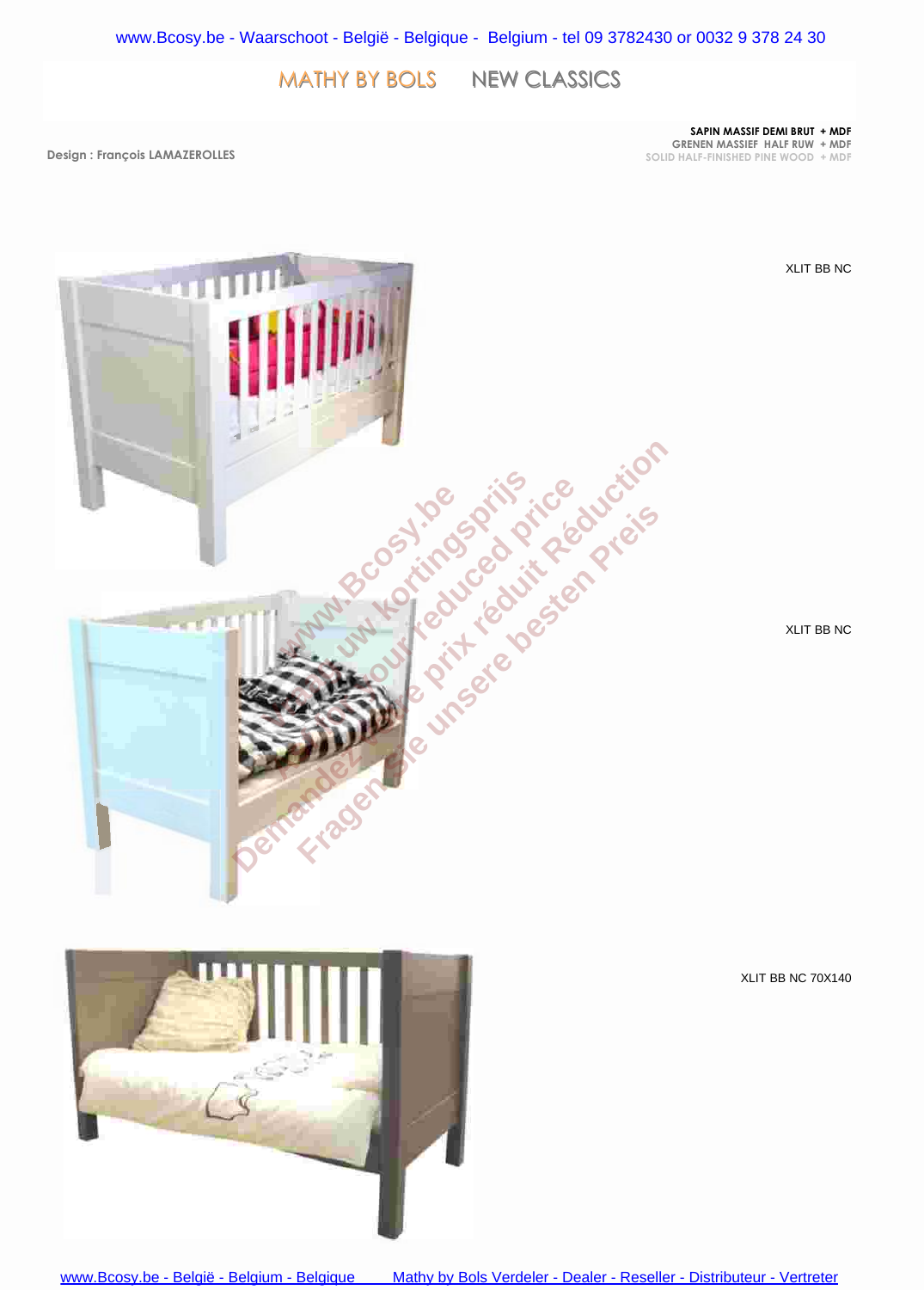[www.Bcosy.be - Waarschoot - België - Belgique - Belgium - tel 09 3782430 or 0032 9 378 24 30](https://www.bcosy.be/)

XLIT NC 90B SO XTL 90 B MEL





XLIT NC2 140B SO SUP XTL 60 B PAIRE

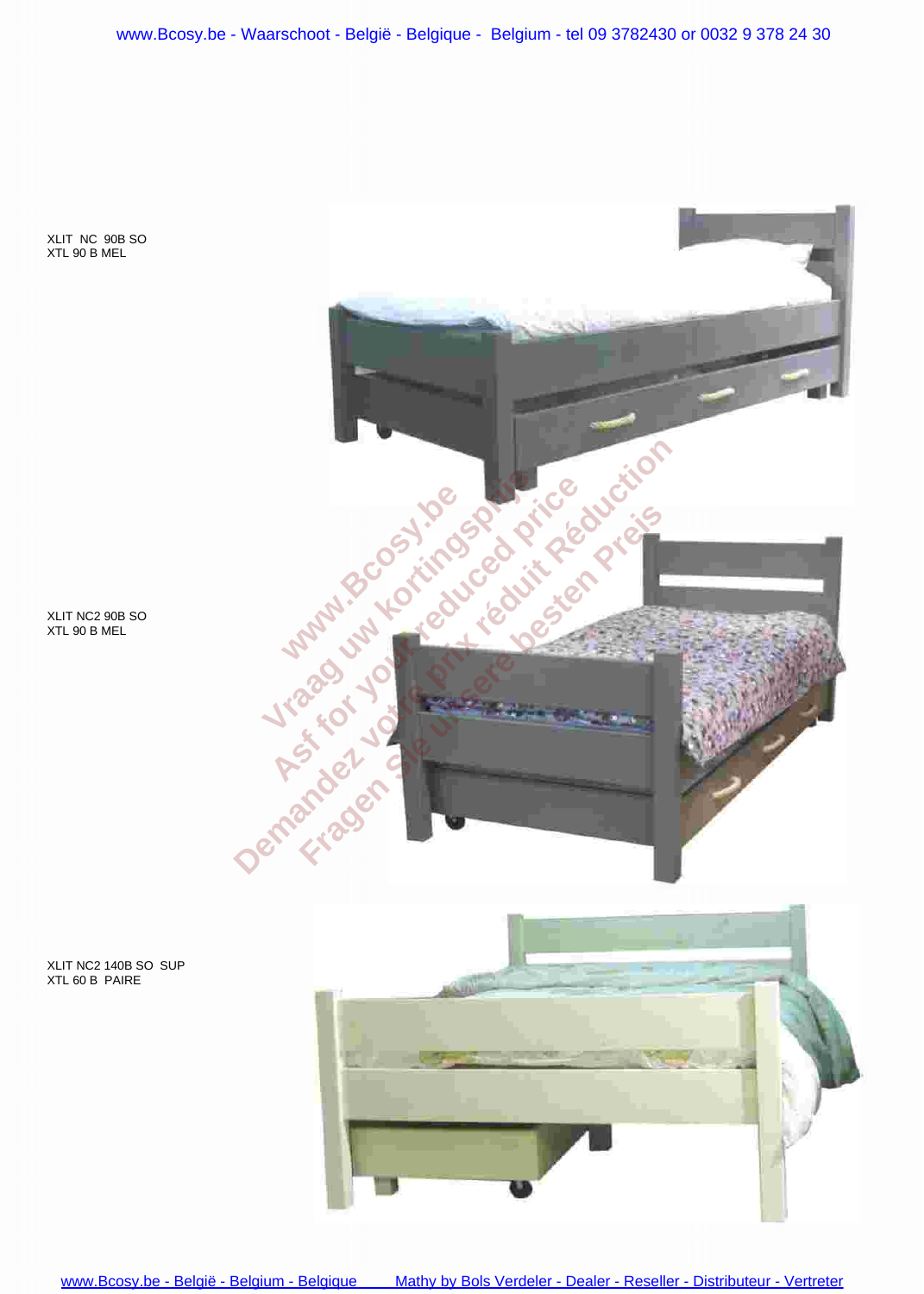www.Bcosy.be - Waarschoot - België - Belgique - Belgium - tel 09 3782430 or 0032 9 378 24 30

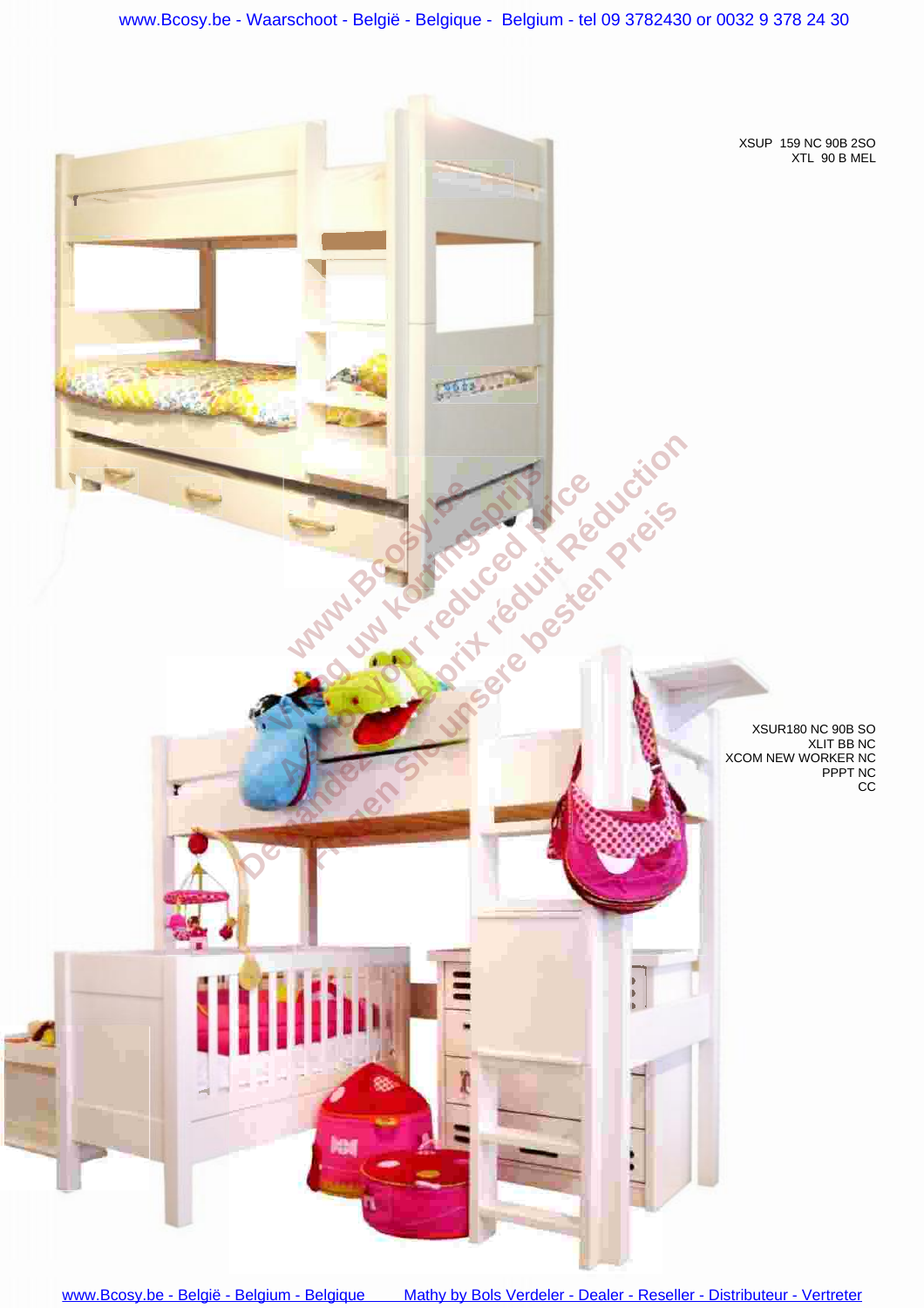XSUR180 NC 90B SO PPPT NC ETAGERE SURELEVE BUREAU SURELEVE NC



ETAGERE SURELEVE ARMOIRE SURELEVE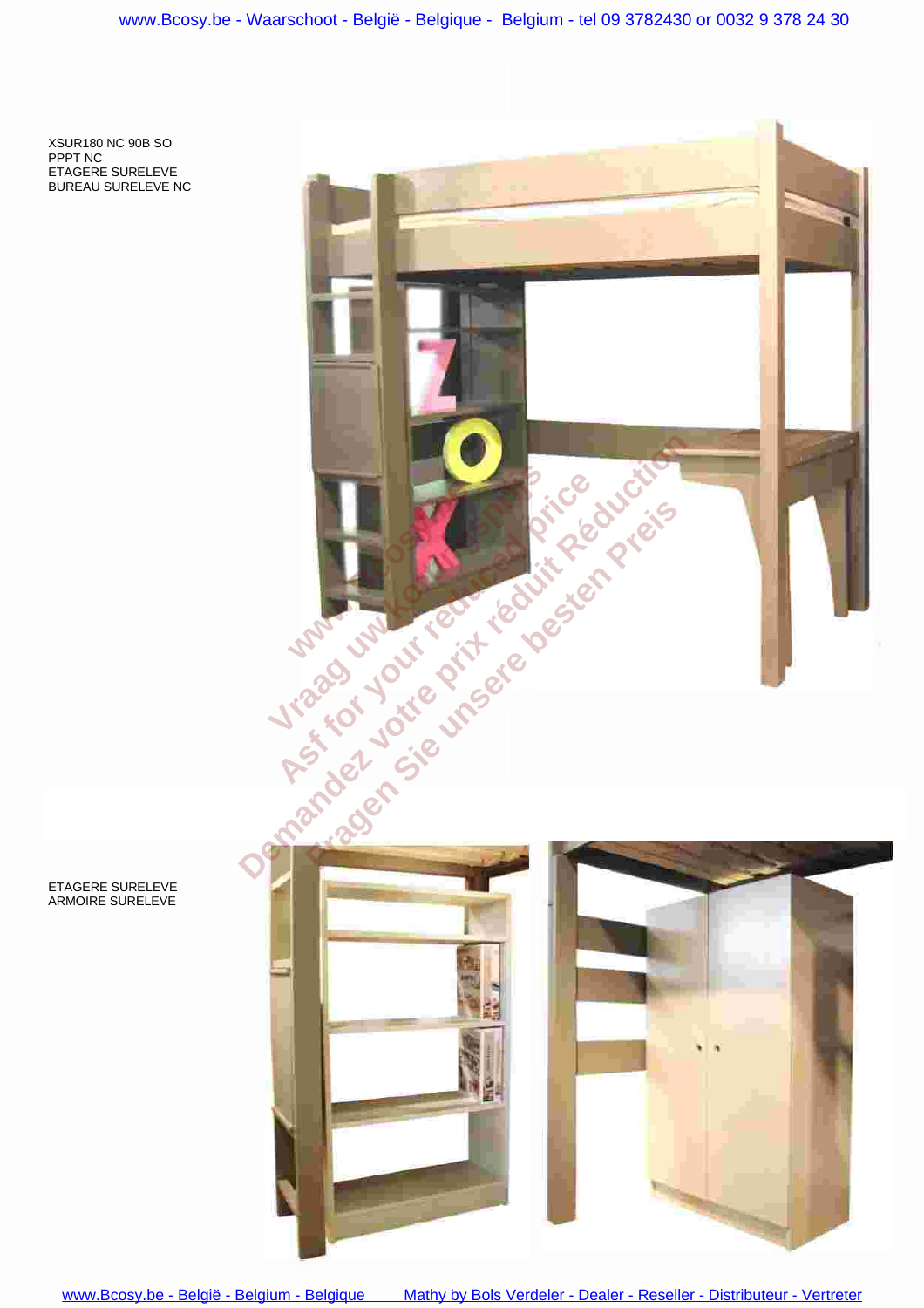

XBIBLIO NC





[www.Bcosy.be - België - Belgium - Belgique Mathy by Bols Verdeler - Dealer - Reseller - Distributeur - Vertreter](https://www.bcosy.be/webshop/merken/mathy-by-bols-kindermeubelen-kinderkamers-katalogus-catalogus-children-kids-bedroom-furniture-meubles-pour-enfants-webshop-boutique-vente-en-ligne-catalogue-baby-kindermoebel-katalog/)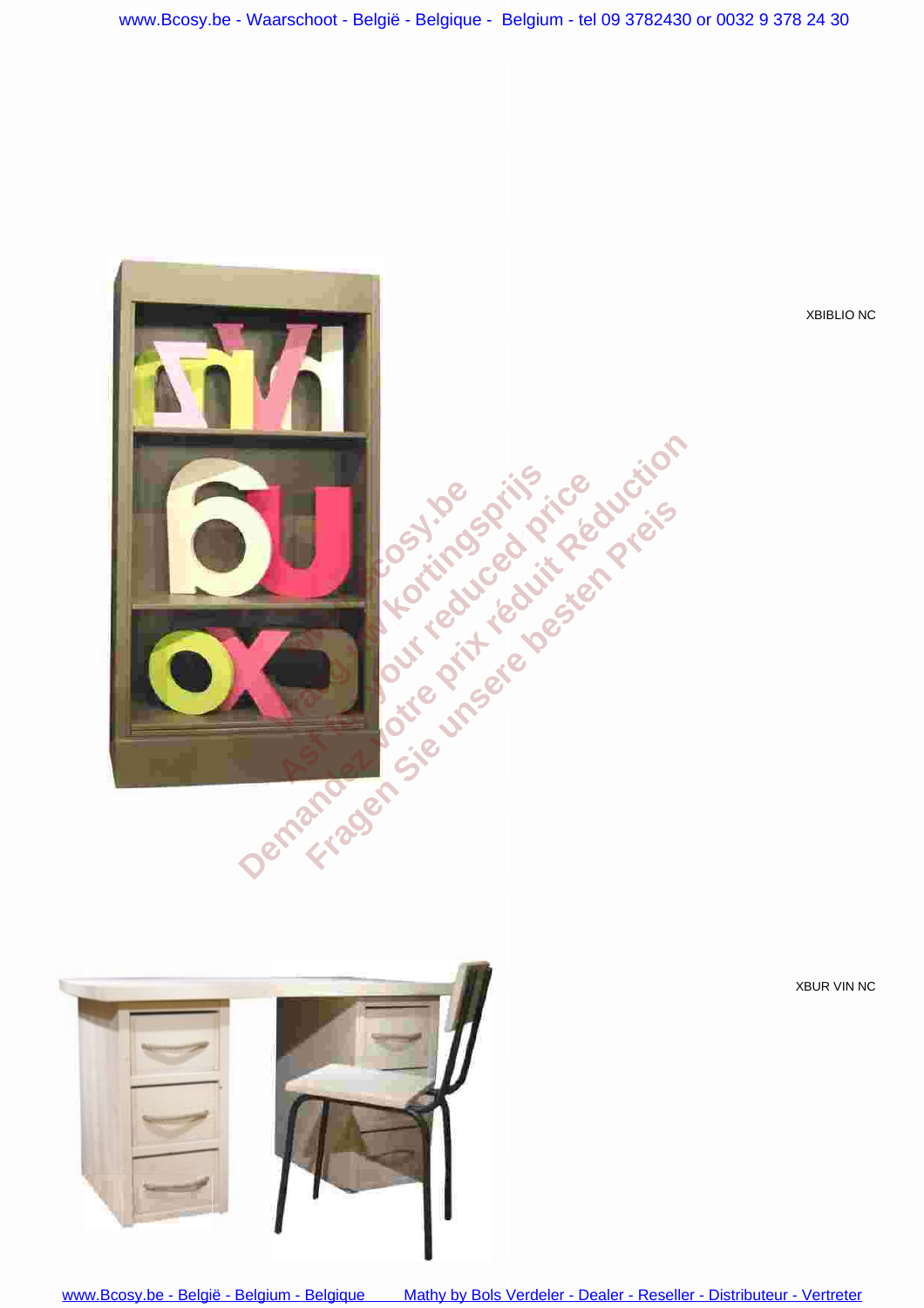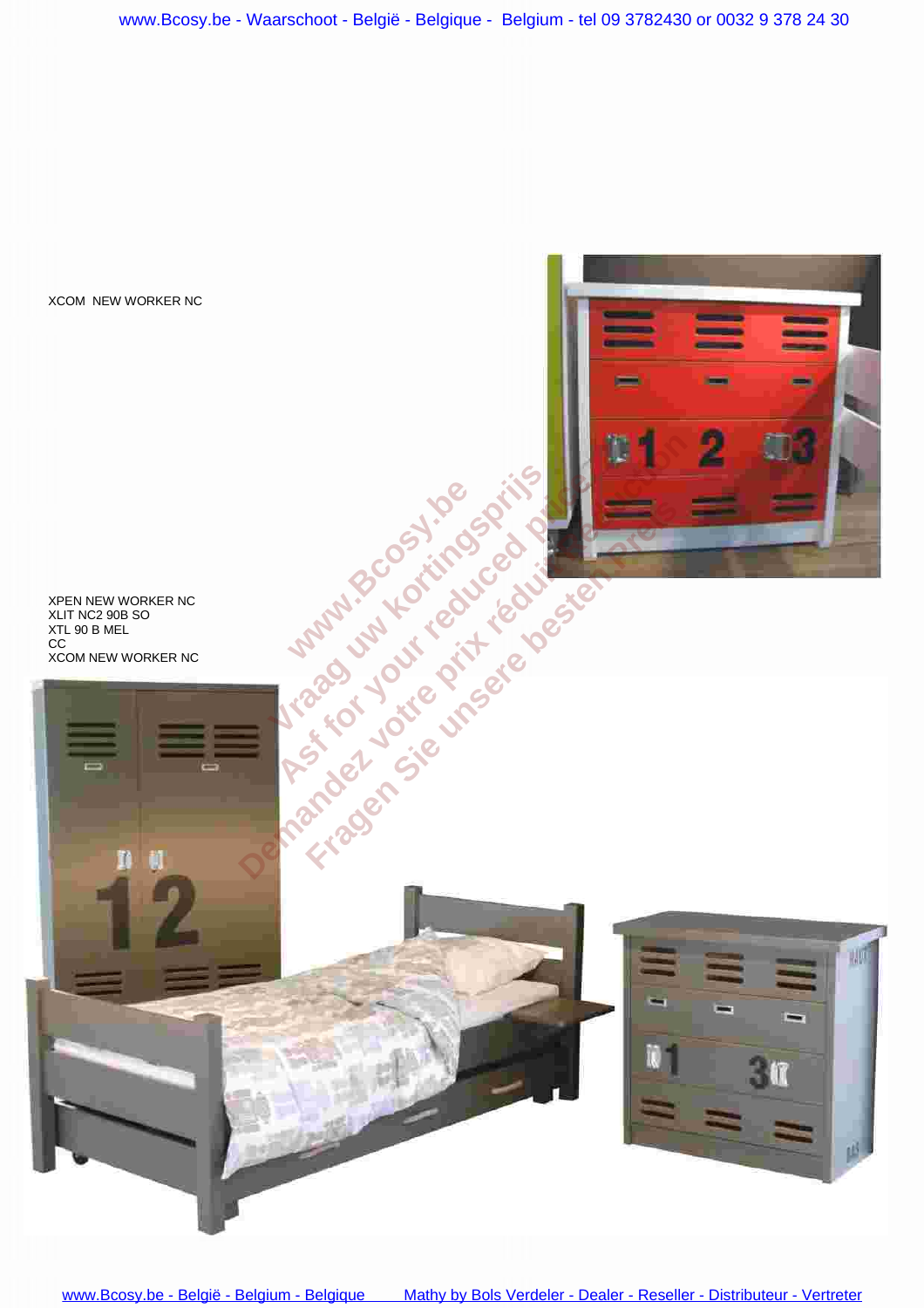

www.Bcosy.be - België - Belgium - Belgique

Mathy by Bols Verdeler - Dealer - Reseller - Distributeur - Vertreter